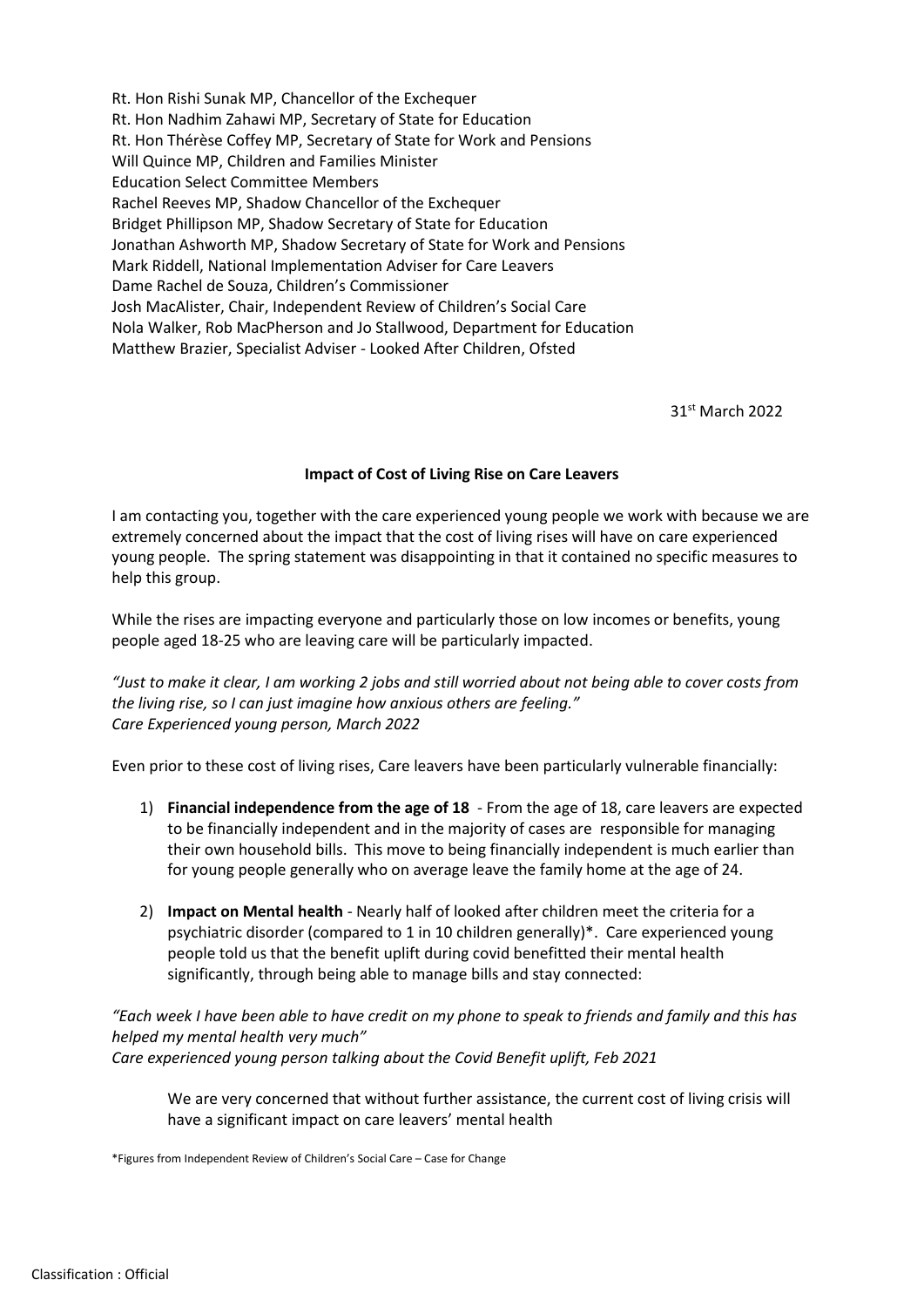- 3) **Poorer support networks** Care experienced young people generally have a poorer support network, meaning they have few people to turn to when in financial crisis. Local authority leaving care teams will assist care leavers in crisis by connecting them with food banks and local support & can offer support for one off financial issues but they do not have the resources to resolve ongoing financial crises.
- 4) **Digital Poverty a barrier to engaging with education, employment and support services** Prior to the cost of living rises, we have seen examples of care leavers choosing between purchasing food and WiFi. Digital access is vital to engaging with education, employment, health services and to staying connected with family and friends. The current cost of living increases will put more care leavers into digital poverty, impacting their ability to take positive steps around education and work.
- 5) **Under 25 Universal Credit Rates** Care experienced young people under 25 year olds are only eligible for the Under 25 Universal Credit rates (£61.05 from 1<sup>st</sup> April), despite having to manage household bills. Prior to the cost of living rise many care leavers were already struggling financially – this was somewhat alleviated with the Covid benefit uplift where local authorities reported a drop in care leavers in financial crisis.

We are now in a position where, without additional support, we are setting up care leavers to fail when they turn 18 and become financially independent. The under 25 Universal Credit rate will clearly be insufficient to cover household bills, food, travel and digital access, with the increased cost of living. The stress and indignity this will place on 'our children' is hugely concerning. Not only that, we are concerned that financial insecurity could lead to greater risk of being exploited – by gangs or by those offering financial reward for illegal activities.

We are writing to ask you to take immediate action to prevent care leavers from going into financial crisis with two asks:

- 1. Care Leavers to be eligible for the over 25 rate of Universal Credit from the age of 18 in view of the fact that they are then deemed financially independent and often responsible for managing the costs of running a household.
- 2. Ringfence a proportion of the Household Support Fund going to councils for supporting care experienced young people aged 18-25 years old, for leaving care teams to manage.

*"I'm just confused as to how they can justify someone getting less money due to the fact they're under 25. Surely someone under 25 has the same bills as someone over 25." Care Experienced young person, March 2022*

We would be happy to meet with you to discuss this issue further and look forward to your response.

Yours Sincerely,

Hannah

Hannah McCowen National Leaving Care Benchmarking Forum Manager, Catch22.

**The National Leaving Care Benchmarking Forum is a forum of 128 Local Authority Leaving Care Teams in England, working together to improve outcomes for young people leaving care. At the heart of the forum is the Young Person's Benchmarking Forum where Care Experienced young people meet together to discuss issues, communicate their views to policy makers and help shape the priorities of the forum.**